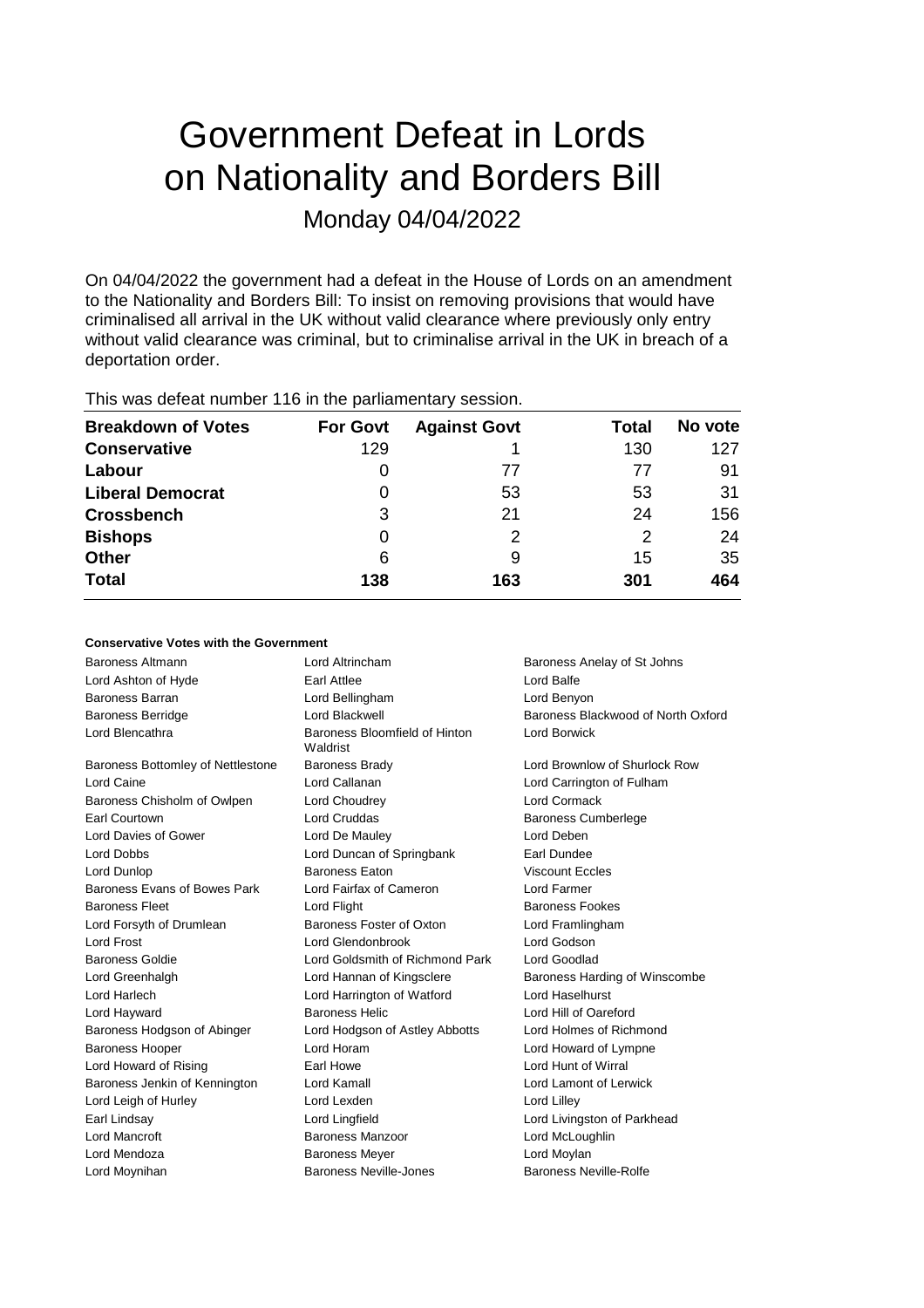Baroness Newlove Baroness Noakes Lord Norton of Louth Lord Parkinson of Whitley Bay Lord Patten **Baroness Penn** Lord Pickles Baroness Pidding Lord Polak Lord Popat **Lord Porter of Spalding Lord Price** Lord Randall of Uxbridge Lord Ranger Lord Ribeiro Lord Risby Baroness Sanderson of Welton Lord Sandhurst Lord Sassoon **Baroness Sater** Baroness Scott of Bybrook Lord Sheikh Lord Sherbourne of Didsbury Lord Shinkwin Lord Smith of Hindhead Baroness Stedman-Scott Lord Stewart of Dirleton Baroness Stowell of Beeston Lord Taylor of Holbeach Viscount Trenchard Lord Tugendhat Lord Udny-Lister Baroness Vere of Norbiton Baroness Verma Lord Wakeham Lord Wei Lord Wharton of Yarm **Lord Willetts** Baroness Williams of Trafford **Lord Williams** of Trafford Lord Wolfson of Tredegar Lord Young of Cookham Viscount Younger of Leckie

#### **Conservative Votes against the Government**

Baroness Warsi

#### **Labour Votes with the Government**

#### **Labour Votes against the Government**

Baroness Adams of Craigielea Lord Bach Lord Bassam of Brighton Baroness Blake of Leeds **Baroness Blower** Baroness Blower **Lord Blunkett** Lord Boateng Lord Bradley Lord Browne of Ladyton Lord Campbell-Savours **Lord Cashman** Baroness Chakrabarti Viscount Chandos Baroness Chapman of Darlington Lord Clark of Windermere Lord Coaker **Baroness Cohen of Pimlico** Lord Collins of Highbury Baroness Corston Lord Davidson of Glen Clova Lord Davies of Brixton Baroness Donaghy Baroness Drake Lord Dubs Lord Eatwell Lord Foulkes of Cumnock Baroness Golding Lord Grantchester Lord Griffiths of Burry Port Lord Grocott Lord Hacking Lord Hain Viscount Hanworth Lord Harris of Haringey Baroness Hayman of Ullock Baroness Hayter of Kentish Town Baroness Healy of Primrose Hill Lord Howarth of Newport Lord Hunt of Kings Heath Lord Jones Lord Kennedy of Southwark Lord Khan of Burnley Baroness Lawrence of Clarendon Lord Layard Lord Lennie Baroness Lister of Burtersett Baroness Mallalieu Lord Maxton Lord McAvoy Lord McConnell of Glenscorrodale Baroness McIntosh of Hudnall Baroness Merron Lord Morgan Lord Murphy of Torfaen Baroness Nye **Baroness Osamor** Baroness Osamor **Lord Ponsonby of Shulbrede** Baroness Primarolo Baroness Ramsay of Cartvale Lord Reid of Cardowan Baroness Ritchie of Downpatrick Lord Rooker Lord Rosser Baroness Sherlock Lord Sikka Baroness Smith of Basildon Lord Snape Viscount Stansgate Lord Touhig Lord Tunnicliffe **Lord Watson of Invergowrie** Lord Watts Baroness Wheeler Baroness Wilcox of Newport Lord Wood of Anfield Baroness Young of Old Scone Lord Young of Norwood Green

#### **Liberal Democrat Votes with the Government**

|                | Liberal Democrat Votes against the Government |
|----------------|-----------------------------------------------|
| Lord Addington | Lord Allan of Hal                             |

Baroness Barker Baroness Bowles of Berkhamsted Baroness Brinton Lord Bruce of Bennachie **Baroness Burt of Solihull** Lord Campbell of Pittenweem Lord Clement-Jones Lord Dholakia Lord Foster of Bath Lord Fox Baroness Garden of Frognal Lord German Baroness Grender **Baroness Hamwee** Baroness Harris of Richmond Baroness Humphreys **Baroness Hussein-Ece** Baroness Jolly Lord Jones of Cheltenham Baroness Kramer Lord Lee of Trafford Baroness Ludford Lord Marks of Henley-on-Thames Lord McNally

lam Baroness Bakewell of Hardington **Mandeville**